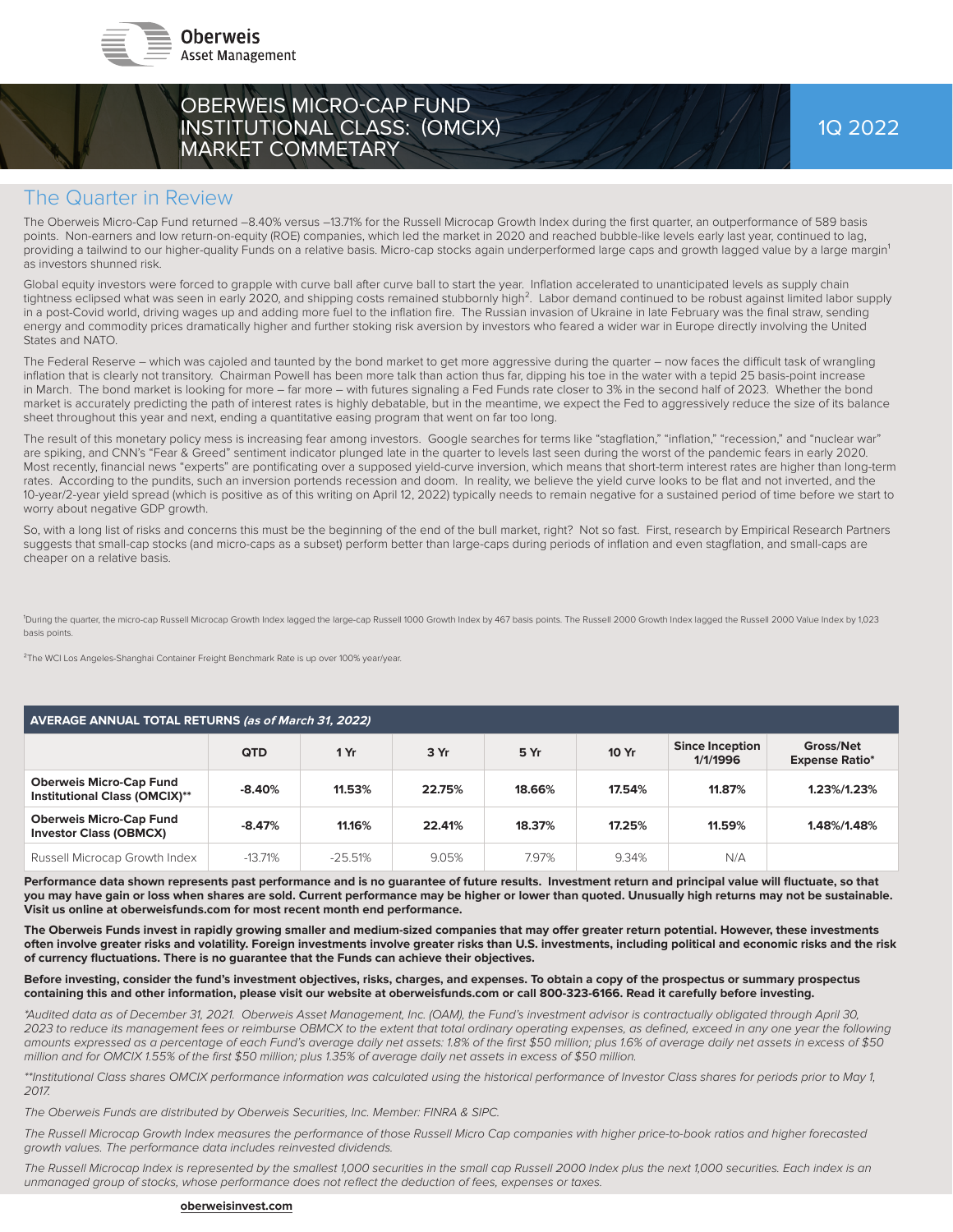



#### The Quarter in Review (continued)

Large-caps outperformed micro-caps by over 4,000 basis points<sup>3</sup> over the past year, and we'd bet on reversion. Furthermore, in our experience, periods of deteriorating sentiment historically offer great opportunities to invest in our Fund because expectations become too low. Research from Jefferies offers support, illustrating that small-cap stocks usually rebound from poor first-quarter returns. In the 10 worst first quarters for the Russell 2000 Index since 1980, the remaining 9-month return was positive 8 times and the average return for the full year was +12.0% (with a median of +20.6%). We also see this in the chart below from J.P. Morgan, where we note that similarly low levels of consumer sentiment (below 60) in the past were great times to buy stocks, with an average forward 12-month return for the S&P 500 of +19.8%.



Furthermore, while inflation is hitting the consumer, particularly at the gas pump, it's important to remember that the US consumer – which represents 70% of the economy – has record amounts of excess savings and record-low debt obligations, providing ample cushion to weather the storm.



Although headlines and investor risk appetites can change on a whim – particularly in this environment – our bottom-up strategy has always been focused on investing in businesses with idiosyncratic attributes that afford the potential for earnings growth to surprise to the upside. These companies are often undergoing a transformational change or event that we believe is potentially misunderstood or underestimated by the consensus. While the earnings multiples afforded such companies can oscillate from quarter to quarter, we believe that prudent stock selection of a diversified portfolio of companies with prospects for better-than-expected earnings growth is likely to outperform the broader market over the long-term.

<sup>3</sup>For the 1-year period ending 3/31/2022, the Russell 1000 Growth Index returned +14.98% versus -25.51% for the Russell Microcap Growth Index.